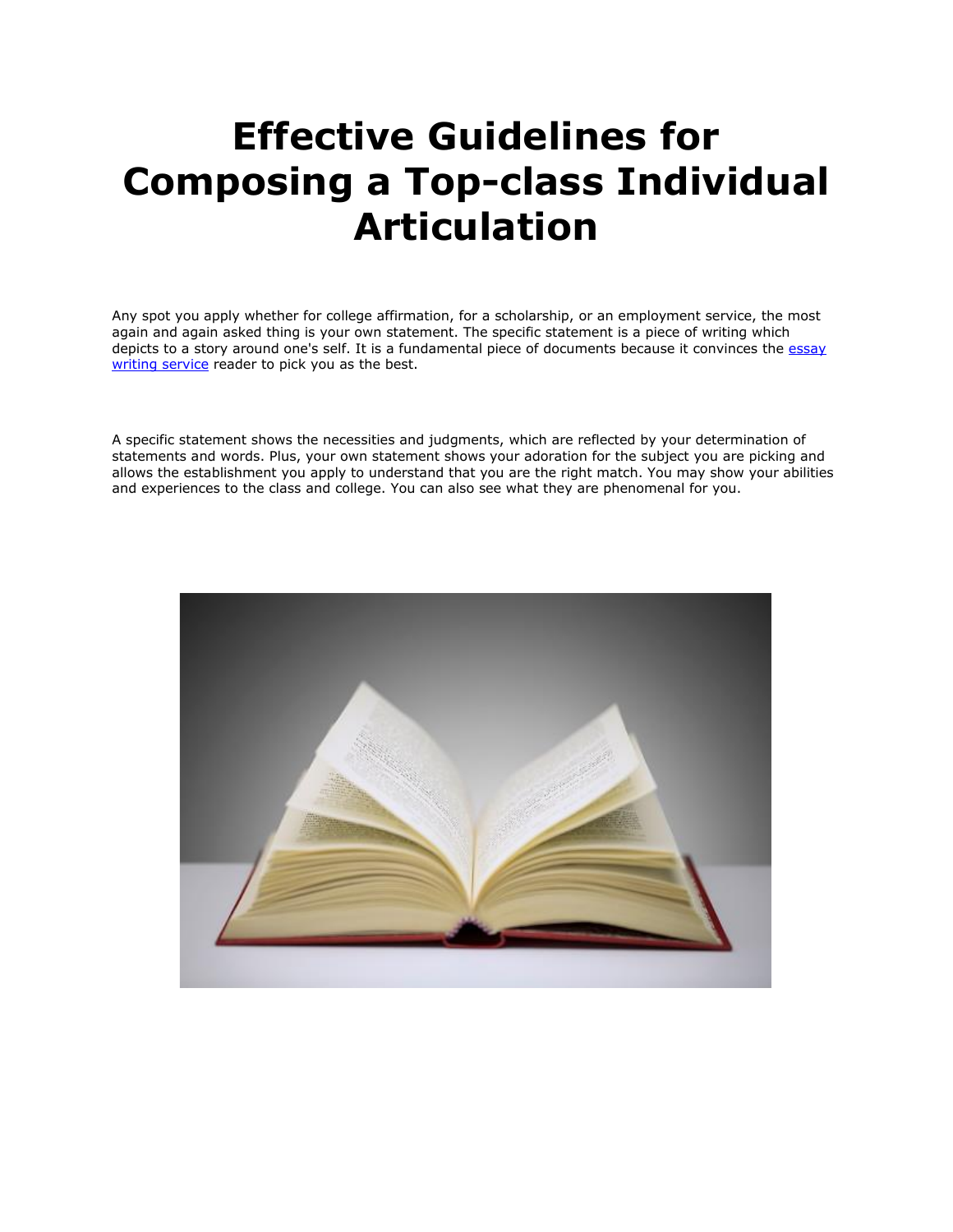Dismissing the way that it does not have a specific format, every statement has a specific style. You might think about how should I <u>[write my paper](https://www.myperfectpaper.net/)</u> then? It might be difficult to urge where to begin and how to structure your expertise, cutoff points, and cutoff focuses with the genuine that you don't come across as elevated while at the same time standing out from the social event!

To help you write a top-class individual statement here are some standards. These are the critical and more conspicuous focuses you ought to remember while writing

# **Top-Class Individual Statement Writing Rules**

Before You Start Writing, Make an Arrangement

You might be anxious to get everything rolling, other than as the verbalization goes, "forgetting to configuration is preparing to fail." Before you start, make a quick rundown of the arguments you genuinely need to make in your own statement and double-check that you're reacting to the three 'wh' questions. What do you wish to examine? Why do you wish to find concerning it? How does this show your capacities and past experiences?

### **Manage Your Time**

You should give legitimate time to write your own statement. An effective and drawing in individual statement would require numerous hours and days. Try not to rush it. Because you may miss numerous critical focuses and this may achieve an excusal of your recommendation. You can in like way track down help from a write my paper service.

# **All around created Format**

Your own statement should have an associating with right off the bat paragraph and an intriguing body and a smooth conclusion. Give an unquestionable statement of your inclinations, achievement, and cutoff points. Do not spasmodic the same statement again and again; this will lose the interest of the reader. The conclusion should summarize your whole essay and it should show your benefit in the field you are applying for.

# **Attract the Chance of Your Social event**

Attract your reader's encounters immediately with a for the most part from the get-go line that fuses your fundamental characteristics and uncovers why you're applying to this course. It's critical to be unequivocal and to go right immediate.

Don't unwind around pondering an insightful stunt for your first sentence, and don't utilize the depleted banality. Notwithstanding, enduring that you're encountering burden figuring out where to begin a certificates application, counsel an expert [essay writer.](https://www.5staressays.com/)

### **Mention Suitable Examples**

It is phenomenal enduring you have done such innumerable extracurricular activities, yet endeavor to relate them back to the course. Regardless, do not mention them expecting they are not appropriate. Follow it with a 'so what' for each sentence you make. OK, so you were in the assessing gathering of your school. What, then?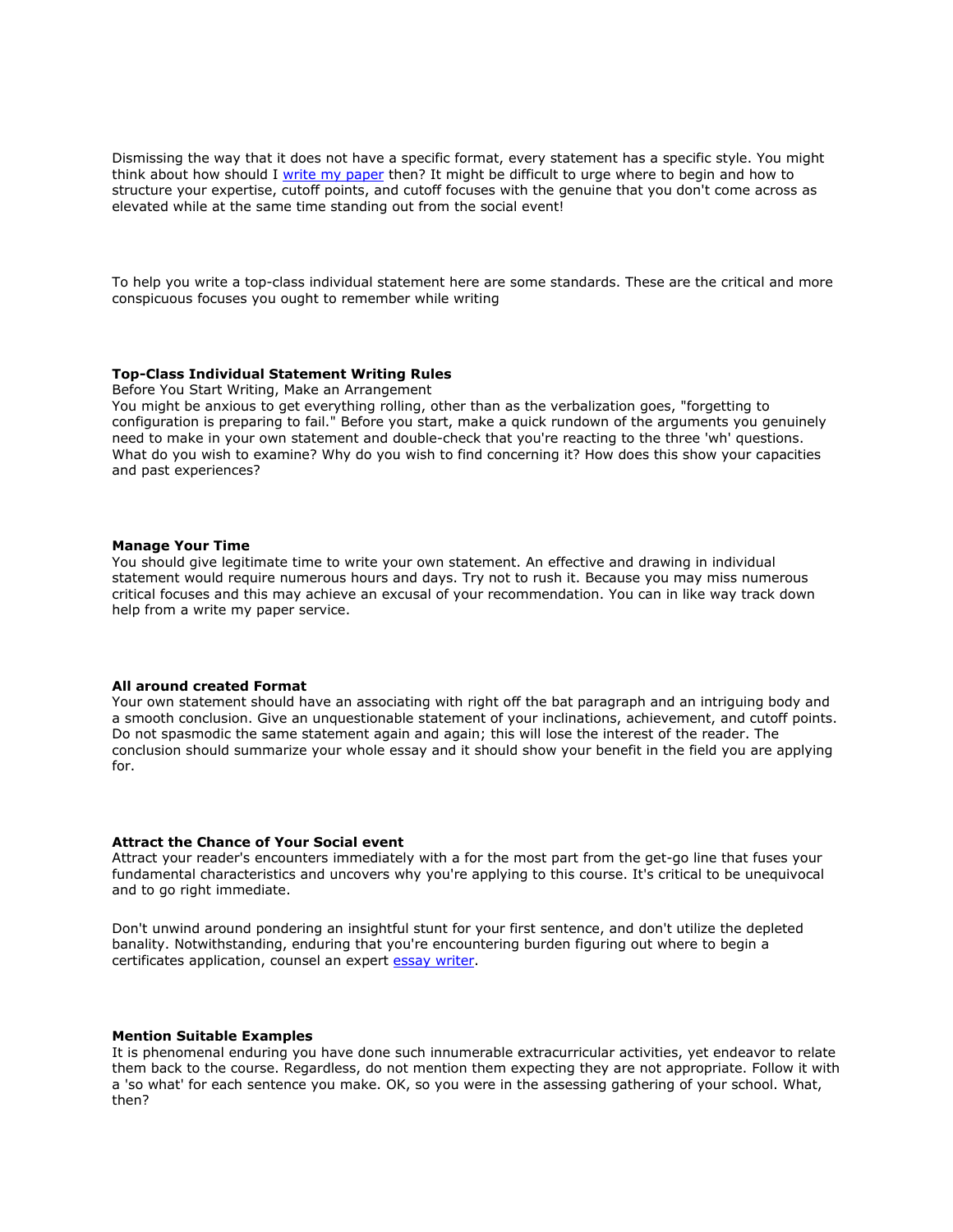# **Address Any Likely Deficiencies**

It is a phenomenal opportunity for a person whose subtleties do not jump out and fight for his point. Enduring you have graduated not actually mind blowing in your undergrad setting you up can put in a single statement some outstanding situation. It clearly will not appear, apparently, to be fundamental or comfortable to students yet this is another choice.

#### **Picking Right Words**

Pick words that are more intriguing to the reader. For interminable the students, English isn't their nearby language, so reliably it feels hard to pick legitimate communicating. For this purpose, a college essay [writer](https://www.collegeessay.org/) can use Google or some other web crawler on the web to see more legitimate reciprocals which can make your writing genuinely enamoring and professional. Use unprecedented language yet do not use numerous huge words.

## **Use Character Counter**

Word solidify is immense in your own statement regardless sometimes looking at them, again and again, makes us bewildered and we almost forget and miss the focal matter. For this, close by the particular count while making your draft, write down the aggregate of the immense spots, and after that count your words.

By doing this you won't miss your giant markers and expecting the word count is outperforming, you can deduct the extra words or sentences and enduring words are less you can add extra focuses moreover.

#### **Be Straightforward**

Write whatever is legitimate. Do not write what you don't know. Endeavor to be straightforward to yourself and to the connection because reality will reveal sometime. Do whatever it takes not to make a phony image of yourself before the reader.

#### **Changing**

Right when you are done writing your own statement, let others read it for you. Give it to your associates, mates, or family members for altering. You can give your own statement to a paper writing service for altering, it is a particularly immense idea. Sometimes you may not understand your own mistakes yet when someone else understands them, you will get those mistakes. It may help you in giving relationship to your sentences and paragraphs.

To cover everything, writing a top-score individual statement is fundamental to get admission to a college or college or perhaps for a scholarship. Therefore, keeping these standards can make you stand out from the social affair. Assuming that you genuinely need help, contact a [write my essay for me](https://www.writemyessay.help/) service.

**Useful Links:**

<https://bit.ly/30WiafH>

<https://bit.ly/3pp64VF>

<https://bit.ly/3poSYb1>